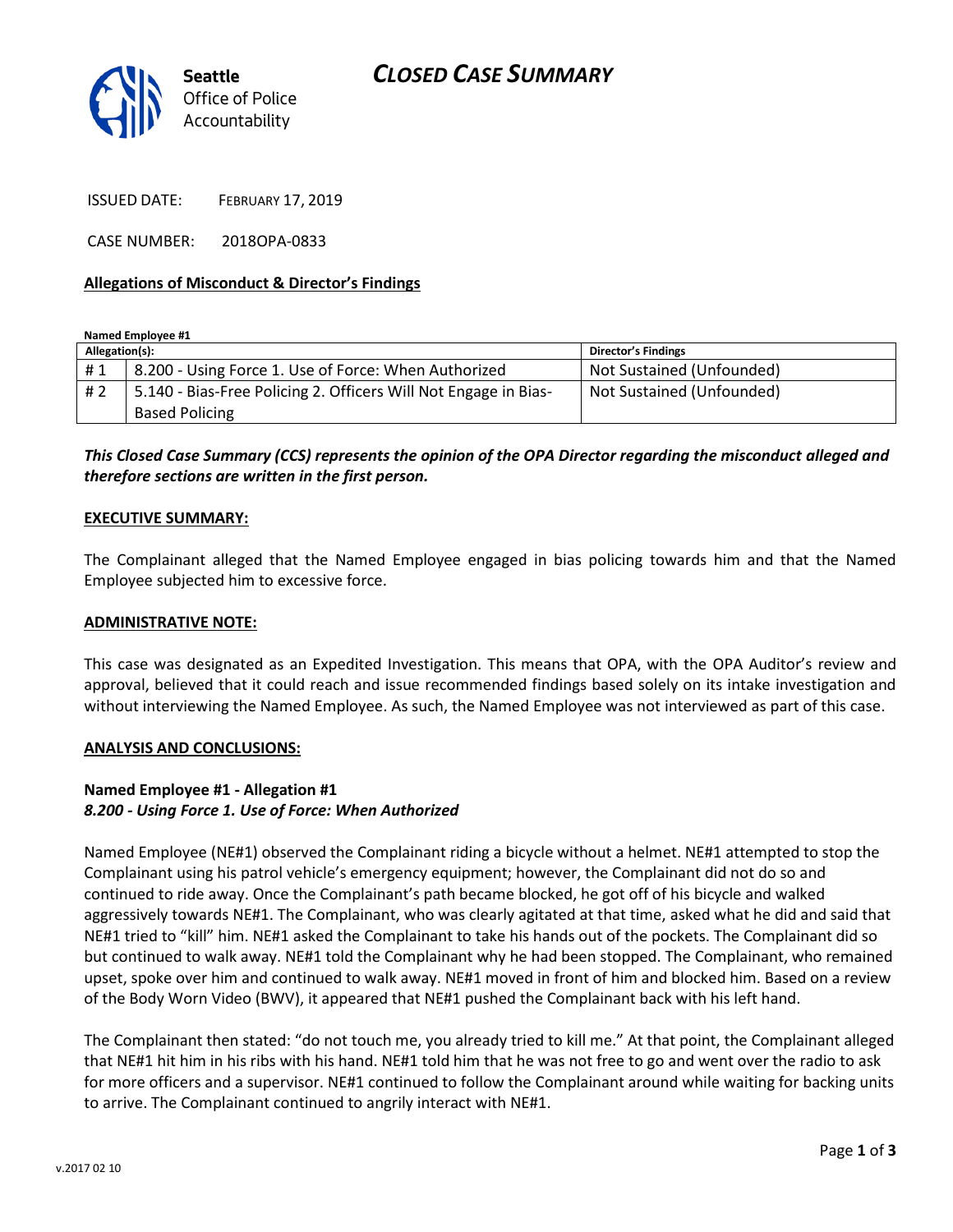

# *CLOSE CASE SUMMARY*

OPA CASE NUMBER: 2018OPA-0833

Other officers then arrived and, together with NE#1, came up with a tactical plan. The supervisor arrived at the scene and spoke to the Complainant. The Complainant told the supervisor that NE#1 poked him in the ribs and alleged that this consisted excessive force. Shortly thereafter, the Complainant was placed under arrest by multiple officers. The Complainant later complained of pain both from the force used by NE#1 and his handcuffs.

SPD Policy 8.200(1) requires that force used by officers be reasonable, necessary, and proportional. Whether force is reasonable depends "on the totality of the circumstances" known to the officers at the time of the force and must be balanced against "the rights of the subject, in light of the circumstances surrounding the event." (SPD Policy 8.200(1).) The policy lists a number of factors that should be weighed when evaluating reasonableness. (*See id*.) Force is necessary where "no reasonably effective alternative appears to exist, and only then to the degree which is reasonable to effect a lawful purpose." (*Id*.) Lastly, the force used must be proportional to the threat posed to the officer. (*Id*.)

Based on my review of the evidence in the record and the BWV, I find that the NE#1 had reasonable suspicion to initially contact the Complainant for riding his bicycle without a helmet. When the Complainant refused to cooperate with NE#1's lawful orders, NE#1 then developed probable cause to arrest him. When the Complainant continued to move past NE#1, NE#1 was permitted to use force to prevent the Complainant from doing so. The force NE#1 used was a low level and consisted of him pushing the Complainant back with his hand. I find that this force was reasonable, necessary, and proportional under the circumstances. As such, I conclude that the force was consistent with policy and I do not find that it was excessive.

For the above reasons, I recommend that this allegation be Not Sustained – Lawful and Proper.

#### Recommended Finding: **Not Sustained (Lawful and Proper)**

### **Named Employee #1 - Allegation #2 5.140 - Bias-Free Policing 2. Officers Will Not Engage in Bias-Based Policing**

At one point when NE#1 told the Complainant that he was not free to leave, the Complainant responded: "it's because I'm black." This constituted an allegation of biased policing.

SPD policy prohibits biased policing, which it defines as "the different treatment of any person by officers motivated by any characteristic of protected classes under state, federal, and local laws as well as other discernible personal characteristics of an individual." (SPD Policy 5.140.) This includes different treatment based on the race of the subject. (*See id*.) The policy provides guidance as to when an allegation of biased policing occurs, explaining that: "an allegation of bias-based policing occurs whenever, from the perspective of a reasonable officer, a subject complains that he or she has received different treatment from an officer because of any discernable personal characteristic…" (*Id*.)

Based on my review of the record, including the BWV, I find no evidentiary support for the assertion that NE#1 detained, arrested, or used force on the Complainant due to his race. Instead, this law enforcement action appeared to have been properly based on the Complainant's conduct. As discussed above, the evidence established that there was a legal basis both for the stop and the arrest of the Complainant. As such, I recommend that this allegation be Not Sustained – Unfounded.